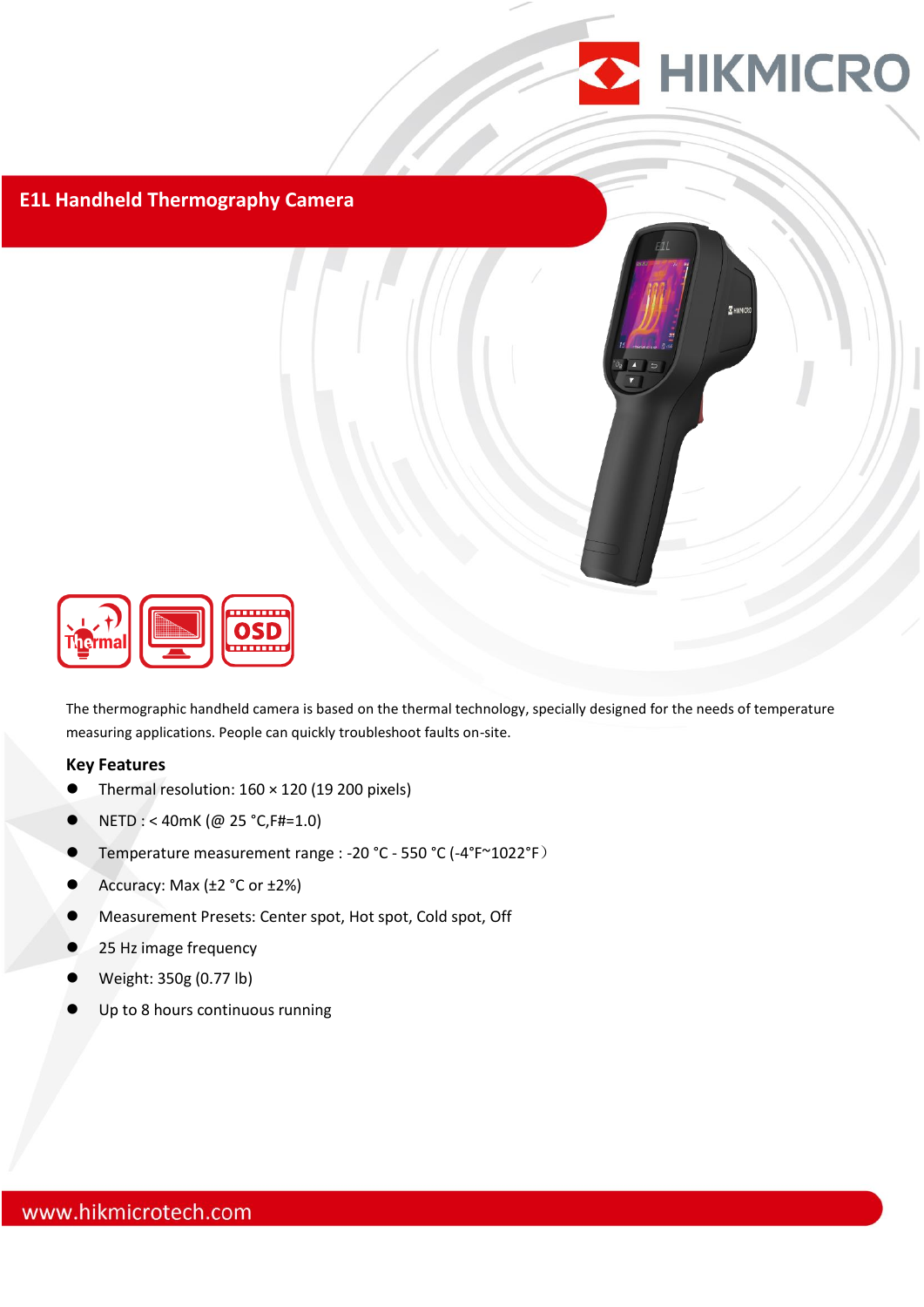

# **Specification**

| <b>Thermal Module</b>            |                                                                                                                                                                        |  |  |  |
|----------------------------------|------------------------------------------------------------------------------------------------------------------------------------------------------------------------|--|--|--|
| Image Sensor                     | Vanadium Oxide Uncooled Focal Plane Arrays                                                                                                                             |  |  |  |
| IR Resolution                    | $160 \times 120$ (19 200 pixels)                                                                                                                                       |  |  |  |
| Pixel Pitch                      | $17 \mu m$                                                                                                                                                             |  |  |  |
| Spectral Range                   | $8 - 14 \mu m$                                                                                                                                                         |  |  |  |
| <b>NETD</b>                      | <40mK (@ 25 °C, F#=1.0)                                                                                                                                                |  |  |  |
| Focal Length                     | $3.1 \text{ mm}$                                                                                                                                                       |  |  |  |
| FOV (Field of View)              | $37.2^\circ \times 50^\circ$                                                                                                                                           |  |  |  |
| Image Frequency                  | 25 Hz                                                                                                                                                                  |  |  |  |
| Focus                            | Fixed                                                                                                                                                                  |  |  |  |
| Aperture                         | F1.1                                                                                                                                                                   |  |  |  |
| Minimum Focus Distance           | $0.15$ m (0.49 ft)                                                                                                                                                     |  |  |  |
| <b>Image Display</b>             |                                                                                                                                                                        |  |  |  |
| Display                          | 320 × 240 Resolution, 2.4" LCD Screen                                                                                                                                  |  |  |  |
| <b>Color Palettes</b>            | White Hot, Black Hot, Rainbow, Ironbow                                                                                                                                 |  |  |  |
| <b>Measurement and Analysis</b>  |                                                                                                                                                                        |  |  |  |
| Object Temperature Range         | -20 °C to 550 °C (-4 °F to 1022 °F)                                                                                                                                    |  |  |  |
| Accuracy                         | Max (±2 °C, ±2%)                                                                                                                                                       |  |  |  |
| <b>Measurement Presets</b>       | Center Spot, Hot Spot, Cold Spot, Off                                                                                                                                  |  |  |  |
| <b>Storage</b>                   |                                                                                                                                                                        |  |  |  |
| <b>Storage Media</b>             | Removable Micro SD Card (8 GB)                                                                                                                                         |  |  |  |
| Image Storage Capacity           | 150 000 Images                                                                                                                                                         |  |  |  |
| Image File Format                | JPEG with Measurement Data Included                                                                                                                                    |  |  |  |
| <b>Functions</b>                 |                                                                                                                                                                        |  |  |  |
| Laser Pointer                    | Yes                                                                                                                                                                    |  |  |  |
| Laser Type                       | Class $\Pi$                                                                                                                                                            |  |  |  |
| Level/ Span                      | Auto                                                                                                                                                                   |  |  |  |
| <b>Power System</b>              |                                                                                                                                                                        |  |  |  |
| Power Supply                     | 3.7 V DC/0.4 A                                                                                                                                                         |  |  |  |
| Power Consumption                | 1.2 W                                                                                                                                                                  |  |  |  |
| <b>Battery Type</b>              | Rechargeable Li-ion Battery                                                                                                                                            |  |  |  |
| <b>Battery Operating Time</b>    | 8 Hours Continuous Running                                                                                                                                             |  |  |  |
| General                          |                                                                                                                                                                        |  |  |  |
| Menu Language                    | 17 Languages<br>English/German/French/Russian/Korean/Spanish/Portuguese/Italian/Japanese/Hungar<br>ian/Czech/Slovak/Polish/Romanian/Danish/Turkish/Traditional_Chinese |  |  |  |
| <b>Working Temperature Range</b> | -20 °C to 50 °C (-4 °F to 122 °F)                                                                                                                                      |  |  |  |
| <b>Storage Temperature Range</b> | -20 °C to 60 °C (-4 °F to 140 °F)                                                                                                                                      |  |  |  |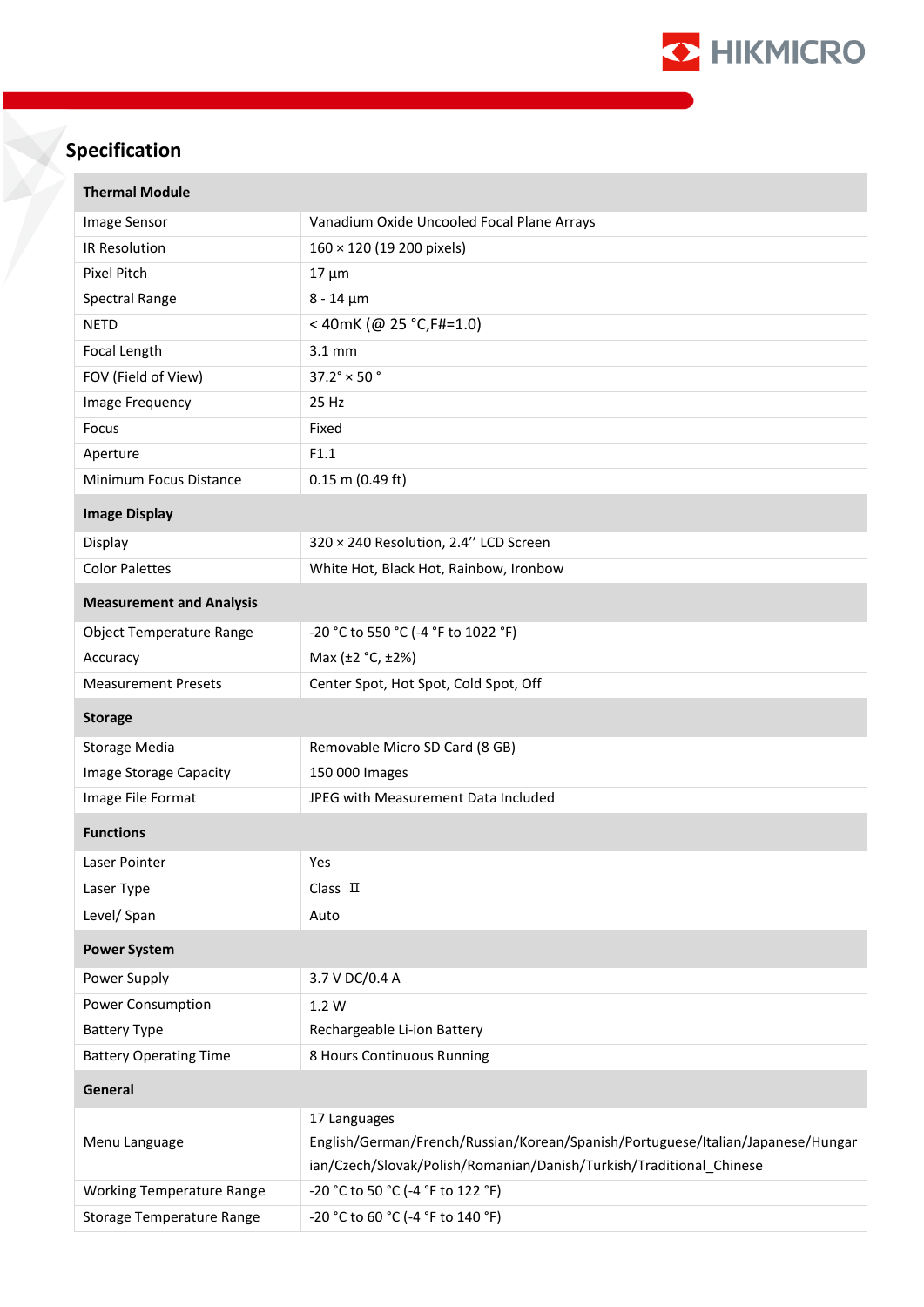

| <b>Protection Level</b> | <b>IP54</b>                                                                 |  |  |
|-------------------------|-----------------------------------------------------------------------------|--|--|
| Drop Test Height        | 2 m $(6.56$ ft)                                                             |  |  |
| Interface               | micro USB                                                                   |  |  |
| Weight                  | Approx. 350 g (0.77 lb)                                                     |  |  |
| Dimension               | 196 mm $\times$ 117 mm $\times$ 59 mm (7.7 " $\times$ 4.6 " $\times$ 2.3 ") |  |  |
| <b>Tripod Mounting</b>  | UNC $\frac{1}{4}$ -20                                                       |  |  |

X